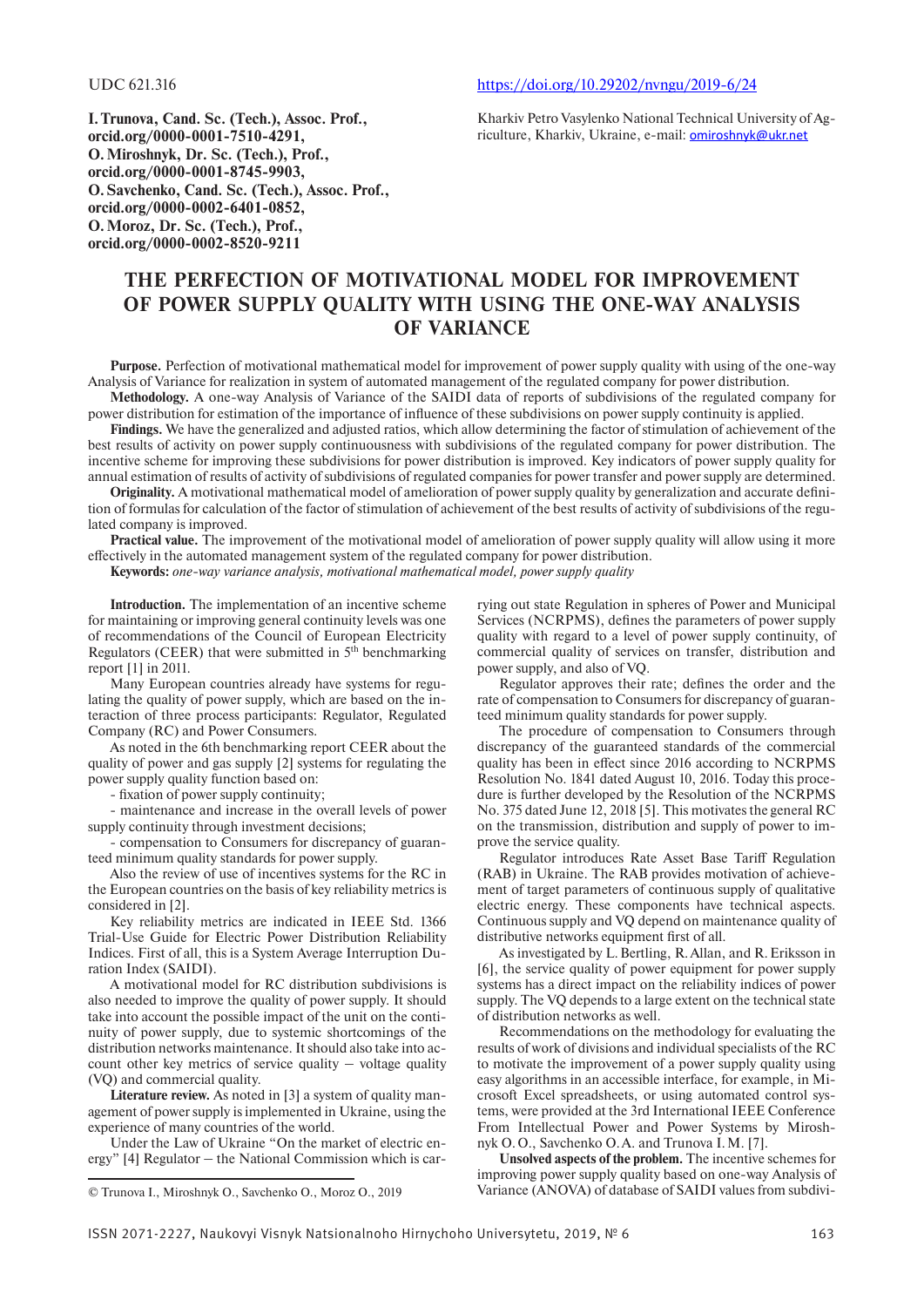sions of RC [3, 7] need improvement and development in the direction of expanding the list of key indicators for the annual evaluation of the specialists' activity results in RC subdivisions not only for distribution, but also for the transmission and supply of power, taking into account the provisions and requirements of the latest normative documents, in particular, Regulation No. 374 dated December 12, 2018 [8]. It is also necessary to generalize and clarify the formulas of motivational mathematical model for improvement of power supply quality provided by acceptance of a hypothesis that subdivision of RC is the influencing factor on the SAIDI.

**Purpose.** The purpose of the work is to generalize and clarify the formulas of motivational mathematical model for improvement of a power supply quality provided by acceptance of a hypothesis that subdivision of RC is the factor influencing the SAIDI.

It is to determine the list of key indicators for the annual evaluation of the specialist's activity results in subdivisions of RC for distribution, transmission and supply of power. It will contribute to the achievement of the strategic goal as improvement of a quality of power supply.

**Results.** According to [8], quarterly, Ukraine's RC reports to NCRPMS according to No. 11-NCRPMS form about the main indices of power supply continuity (SAIDI – System Average Interruption Duration Index, SAIFI - System Average Interruption Frequency Index, ENS - Energy Not Supplied, etc.), reports by No. 12-NCRPMS-distribution form and No. 12-NCRPMS-supply form (about commercial quality).

Annually, the RC reports to NCRPMS by No. 12-NCRPMS-transmission form ("Report on indices of commercial service quality of power transmission"), No. 13-NCRPMS form "Report on reliability (continuity) indices of power transmission" and No.14-NCRPMS form ("Report on elimination of the reasons for unsatisfactory voltage quality for complaints of consumers").

Each RC has subdivisions  $RC_1$ ,  $RC_2$ ,  $RC_3$ , ...,  $RC_n$ , that provide their reporting data, and then form general reporting to the Regulator for the above reporting forms.

If to consider, for example, RC for power distribution (it is Distribution System Operator), then the reports of RC territorial subdivisions  $(RC_1, RC_2, RC_3, ..., RC_n)$  allow analyzing the database of service quality indices: data on performance of guaranteed standards of service quality; reliability (continuity) indices SAIDI, SAIFI, ENS, etc.

In order to identify the disadvantages of maintenance of distribution networks, the analysis of SAIDI database enables to appreciate the quickness of elimination of the equipment failure, first of all. It is influenced by qualification and quantity of the repair personnel, provision of spare parts and consumables, etc.

The analysis of the SAIFI database enables to appreciate the quality of previous service (quality of the analysis of technical condition of distributive networks, timeliness and completeness of maintenance, repair, rehabilitation, modernizations of distributive networks, etc.).

The database analysis of other indicators, for example, ENS allows us to assess, in particular, how well the power supply system is designed in terms of the reliability for the most powerful consumers.

However, first of all, analysis of data for each of the RC subdivisions should identify whether RC subdivisions are influencing factors for this indices or not in order to create an effective incentive scheme for improving the service quality.

For example, if RC subdivisions are not factors influencing the SAIDI, then analysis allows determining RC subdivisions with the largest or least SAIDI values, it does not depend on the quality of maintenance of distribution networks by these subdivisions. In this case the largest SAIDI values are caused by influence, for example, abnormal weather conditions, etc.

If RC subdivisions are factors influencing the SAIDI, then the RC(-s) with the largest SAIDI values is (are) subdivision (-s) with poor quality of maintenance of distributive networks (as the major factor of influence on power supply continuity) and systemic shortcomings in the work. In this case, further in-depth analysis of the reasons for this is necessary to develop measures to improve the service quality and, accordingly, the reliability of power supply. At the same time, it is desirable to use available computer analysis tools, such as the one-way Analysis of Variance from the Microsoft Excel Analysis Package.

The ANOVA is a method of mathematical statistics that allows one to find the significance of differences in mean values in the database. Unlike t-test, the ANOVA allows comparing the mean values of more than two groups of data. According to David M. Diez, Christopher D. Barr, Mine Cetinkaya-Rundel [9] the ANOVA is suited to a wide range of practical problems. It is conceptually similar to multiple two-sample ttests, but results in less type I error.

Analysis of the possibility of using the ANOVA from the Microsoft Excel Analysis Package to identify the RC subdivisions for power distribution, which has systemic shortcomings of the distribution networks maintenance has been done in [7]. The factor in the ANOVA is an independent variable that should be categorical. The independent variable is RC subdivisions  $-RC_n$  ( $n = 1, \ldots m$ ;  $m = 8$  in this example). Influence of factor  $RC<sub>n</sub>$  on a dependent metric variable is investigated.

The reasons of breaks in power supply of consumers are quarterly analyzed according to the recommendations of regulatory service documents (for example, the standard 40.1.20.576:2005 [10]). Among them there can be defects of installation, defects of repair, changing properties of materials, untimely carrying out of service, etc. At the same time, a database of the reasons of breaks in power supply of consumers is created as well. A conclusion about which RC<sub>n</sub> has systemic shortcomings of the networks service can be made on database of several reports. However, the authenticity of these data is significantly influenced by the subjective factor (qualification of staff, which evaluates the reasons for breaks in power supply, honesty, etc.).

In [7] it is proposed to use the reliability indices (SAIDI and (or) SAIFI) to determine the significance of the influence of a RC subdivision on the continuity of power supply. These indices can be fixed and calculated automatically, creating a database for reporting of power energy distribution RC (No.11-NCRPMS form) and for its using in one-way ANOVA.

Since currently the Regulator sets target indices for SAIDI for the continuity of power supply, the example with dependent variable of the SAIDI was considered.

The target indices for the SAIDI are calculated based on actual SAIDI values for three years. So, it is possible to recommend the use of the one-way ANOVA for analysis of quarterly RC subdivisions' report database in the past three years.

However, in [7] a conditional example was considered with SAIDI database out of quarterly RC subdivisions' reports for one year; the results of the one-way ANOVA for quarterly SAIDI data of eight RC subdivisions are cited in Tables 1 and 2.

This is an example with acceptance of hypothesis that an RC subdivision is the factor influencing the SAIDI.

Also, the results of one-way ANOVA showed that the difference in the data is significant (Tables 1, 2). Such a conclusion was made, since the probability of taking the null hypothesis is small (P-value is 0.0037, which is less than the significance level) and according to check of Fisher's statistics of testifies:  $F > F_{crit}$  (4.22  $>$  2.42).

The result is significant if  $F > F_{crit}$ , since this indicates a significant difference between the mean values in groups.

Accordingly, it is the opportunity to draw a conclusion that in RC subdivisions with the greatest average SAIDI value for a year, there is a poor quality of maintenance of distributive networks (as the major factor of influence on power supply continuity) and systemic shortcomings in the work.

Monitoring and expansionary action of achievement of the best results of activity of companies divisions and workers for improvement of power supply quality is used.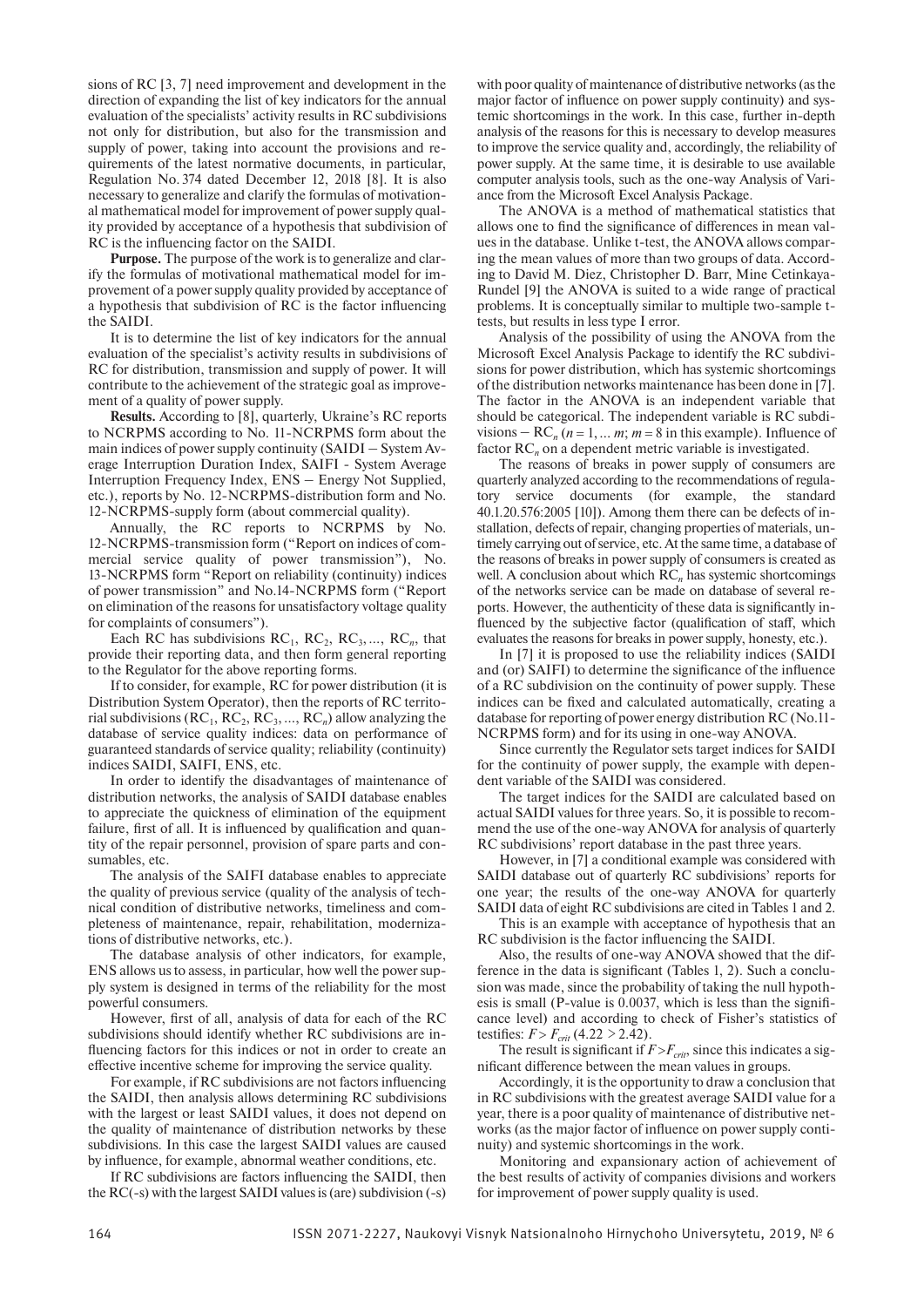One-way Anova (summary)

| <b>SUMMARY</b>    |                |      |         |          |  |
|-------------------|----------------|------|---------|----------|--|
| Groups            | Count          | Sum  | Average | Variance |  |
| Rows 1            | 4              | 930  | 232     | 10 653   |  |
| Rows <sub>2</sub> | 4              | 1261 | 315     | 16 679   |  |
| Rows <sub>3</sub> | 4              | 1059 | 265     | 5048     |  |
| Rows 4            | 4              | 1886 | 472     | 29 5 84  |  |
| Rows <sub>5</sub> | $\overline{4}$ | 940  | 235     | 16888    |  |
| Rows 6            | 4              | 333  | 83      | 8140     |  |
| Rows <sub>7</sub> | 4              | 1508 | 377     | 6669     |  |
| Rows 8            | 4              | 730  | 182     | 14 077   |  |

*Table 2*

Analysis of variance

| Source of<br>Variance | <b>Between</b><br>Groups | Within<br>Groups | Total   |  |
|-----------------------|--------------------------|------------------|---------|--|
| SS                    | 397 446                  | 323 213          | 720 659 |  |
| df                    |                          | 24               | 31      |  |
| MS                    | 56778                    | 13 4 67          |         |  |
| F                     | 4.22                     |                  |         |  |
| P-value               | 0.0037                   |                  |         |  |
| F crit                | 2.42                     |                  |         |  |

This practice began to be introduced in the RC. For example, the Distribution System Operator of DTEK, Dnipro Power Networks applies Key Performance Indicators (KPI) for the annual evaluation of the results of the activity of the employees. It is an estimation system which helps distributive companies to achieve the strategic purposes (in particular, improvement of power supply quality).

Usually, the system of money incentives for employees on the basis of KPI is created. For example, annual bonus (*АВ*) for management of  $PC<sub>i</sub>$  can be defined by using the following formula

$$
AB_i = X_i \cdot B \cdot \sum_{j=1}^k (KPI_j \cdot P_j) / 100,
$$
 (1)

where  $B$  is the base official salary;  $P_j$  is specific weight of the  $j^{\text{th}}$ KPI;  $X_i$  is the factor for  $PC_i$  which defines which part of the base official salary *B* is used for calculation of annual bonus *АВ*. It is the incentive factor for achieving the best performance of the RC subdivisions for the transmission, distribution or supply of power energy.

In the example, which was considered in [7], it was proposed in case of acceptance of the hypothesis that an RC subdivision is the factor influencing the SAIDI, to choose the coefficient  $X_i$  according to rank of PC<sub>i</sub>  $r$  ( $r = 1, ..., m$ ) in the rating (in this case  $X_i = X_i$ ).

The highest rating has RC<sub>i</sub> with the least average SAIDI. For the example, in question,  $RS_6$  has the highest rating (Table 3).

Such conditions in Table 3 for choice *X* according to rank of RC*<sup>і</sup>* in the rating are realized

$$
X_r = 1, \t r = 1 \nX_r = 0, \t r = m \nX_r = (X_{r-1} - 0.15), \t r = (2, ..., m-1)
$$
\n(2)

where  $X_r$  is the factor for  $PC_i$ , which is determined by the rating of PC*<sup>i</sup>* .

The generalized conditions (2) in [7] are represented as

Determination of the coefficient  $x_i$  by rating

| $RC_i$          | Rank of $RCi$ (r) | <b>SAIDI</b> | $X_{r}$ |
|-----------------|-------------------|--------------|---------|
| RC <sub>6</sub> |                   | 83           | 1.00    |
| RC <sub>8</sub> | 2                 | 182          | 0.85    |
| RC <sub>1</sub> | 3                 | 232          | 0.70    |
| RC <sub>5</sub> | 4                 | 235          | 0.55    |
| RC <sub>3</sub> | 5                 | 265          | 0.40    |
| RC <sub>2</sub> | 6                 | 315          | 0.25    |
| RC <sub>7</sub> | 7                 | 377          | 0.10    |
| RC <sub>4</sub> | 8                 | 472          | 0.00    |

$$
X_r = 1, \t r = 1\nX_r = 0, \t r = m\nX_r = (X_{r-1} - Y), \t r = (2,...m-1) \t\t(3)\nY = 1/(m-1)
$$

where *Y* is the step of reducing the share of the basic salary *B* (it is used to calculate the annual premium).

However, the motivational model should also take into account possibility of applying penalties in the case where SAIDI values are significantly higher than normal. The norm is the target indicator, which is calculated and adjusted by the Regulator to each RC for distributing power energy annually.

In accordance, we offer condition (3) to present in such a generalized form

$$
X_r = L, \t r = 1\nX_r = K, \t r = m\nX_r = (X_{r-1} - Y), \t r = (2,...m-1)
$$
\n
$$
Y = 1/(m-1)
$$
\n(4)

where *L* is the share of the basic salary B (it is used to calculate the maximum annual bonus); *К* is the coefficient that determines the method of motivation to achieve better results of performance  $(K \ge 0 - \text{in the case where no penalties are an$ plied;  $K < 0$  – in the case where penalties are applied).

At that, the limit, when it is necessary to apply penalties, can be determined in the RC, for example, on the basis of the marginal value of the excess of the average SAIDI.

Another approach is definition of factor  $X_i$  proportionally to the SAIDI value. It is recommended in cases when it is impossible to accept a hypothesis about  $PC_i$  as a factor influencing the SAIDI. If that is the case, then in [7] definition of factor  $X$  (in this case  $X_i = X_p$ ) is offered with realization of such conditions

$$
X_1 = L, \quad SAIDI_1 = SAIDI_{p\min}
$$
  
\n
$$
X_p = \left(X_{p-1} - \frac{SAIDI_p}{\sum_{p=1}^m SAIDI_p}\right), \quad p = (2,...m)\right\},
$$
 (5)

where  $X_p$  is the factor for  $PC_i$ , which is determined proportionally to the SAIDI.

The example of definition of factor  $X_i$  proportionally to the SAIDI in Table 4 for  $L = 1$  is presented.

Analysis of the data in Tables 3 and 4 shows that with equal output data, the choice of factor *Xi* according to rank gives, as a result, lower values of the  $X_i$  factor compared to the values that were calculated in proportion to the SAIDI. It happens even in the case where no penalties are applied  $(K = 0)$ .

We also suggest using the average SAIDI as one of the key indicators of the performance of the management of the RC subdivision for the power distribution.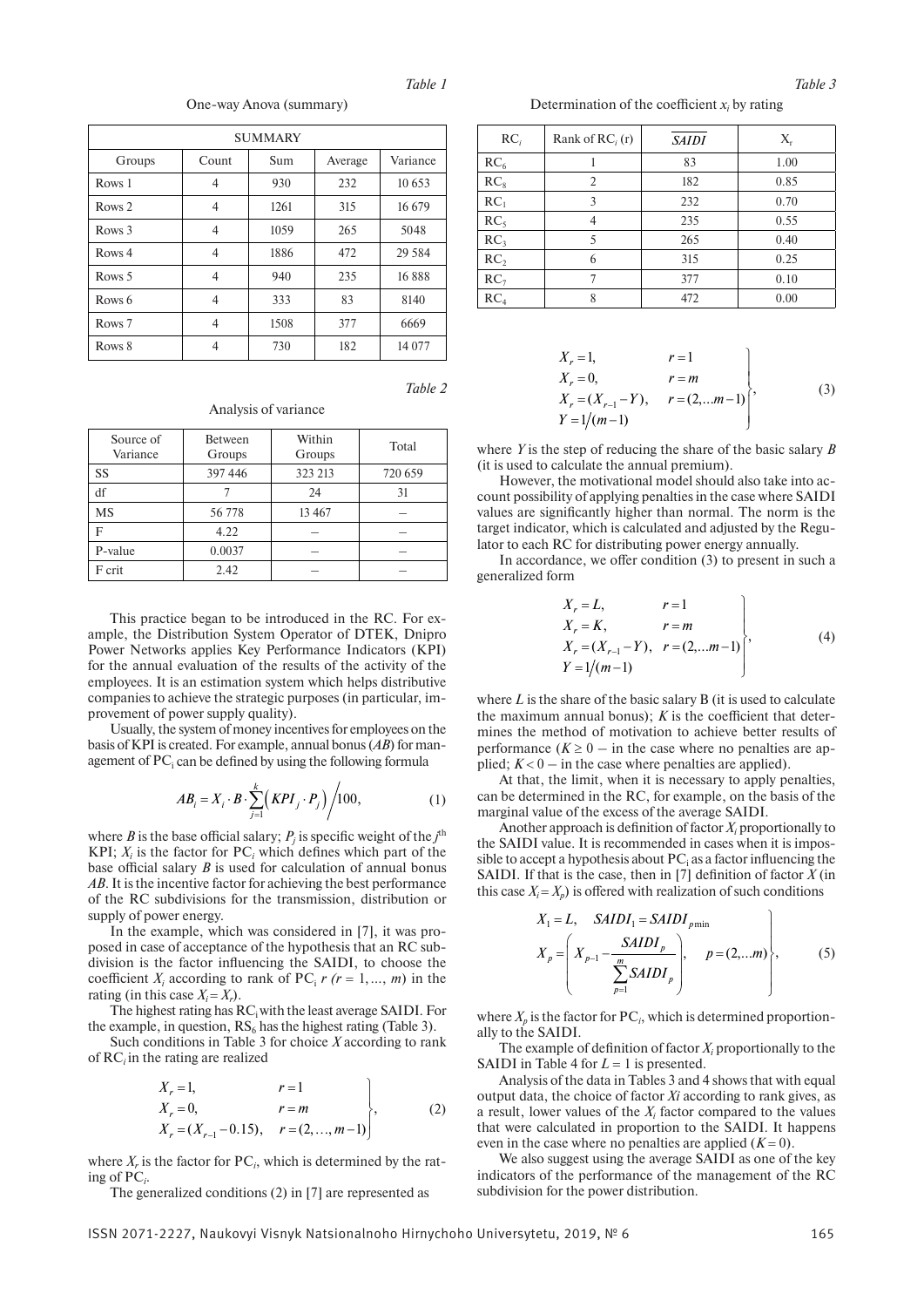*Table 4*

Definition of factor  $x_i$  proportionally to the SAIDI

| $RC_i$          | $SAIDI_p$ | Xp   |
|-----------------|-----------|------|
| RC <sub>6</sub> | 83        | 1.00 |
| RC <sub>8</sub> | 182       | 0.92 |
| RC <sub>1</sub> | 232       | 0.81 |
| RC <sub>5</sub> | 235       | 0.70 |
| RC <sub>3</sub> | 265       | 0.58 |
| RC <sub>2</sub> | 315       | 0.43 |
| RC <sub>7</sub> | 377       | 0.26 |
| RC <sub>4</sub> | 472       | 0.04 |

*Table 5*

| Key                                                     | Specific       | <b>Factors for KPI</b> |          |               | KPIi, |
|---------------------------------------------------------|----------------|------------------------|----------|---------------|-------|
| indicator                                               | weight $(P_i)$ | Norm                   | Target   | Fact          | %     |
| K1                                                      | 0.8            | 320                    | 300      | 377           | 85    |
| K2                                                      | 0.1            | 2.5                    | $\Omega$ | $\mathcal{L}$ | 125   |
| K <sub>3</sub>                                          | 0.05           |                        | 0        |               | 100   |
| K4                                                      | 0.05           | 2                      | 0        | 2             | 100   |
| Coefficient of effectiveness ( $\sum (KPI_i \cdot P_i)$ |                |                        |          | 90            |       |

For example, Table 5 presents the results of calculating the performance coefficient for  $RC<sub>7</sub>$ , where the first key indicator (*K1*) is the SAIDI.

Other indicators are also used in the KPI matrix. For example, in Table 5 (KPI matrix for calculating the efficiency coefficient of the RC subdivisions for the power distribution), the key indicators are given:  $K_1$  – the mean SAIDI, min. (from the database from the RC subdivisions for reporting by No. 11-NCRPMS form);  $K_2$  – the percentage of services in the list of guaranteed standards, the execution time of which exceeded the established time limits, for example, the service delivery of distribution point passport by Distribution system operator

within 10 business days from the date of receiving the corresponding request of the consumer, % (the database from the RC subdivisions for reporting by No.12-NCRPMS – distribution form);  $K_3$  – the number of VQ complaints found to be reasonable from the database from the RC subdivisions for reporting by No.14-NCRPMS form, pcs.;  $K_4$  – the number of VQ complaints that remained unresolved at the end of the reporting year from the database of the RC subdivisions for reporting by No.14-NCRPMS form, pcs.

The aim for  $K_1$  is the target indicators of the power supply quality for the urban (rural) territory. They are set by the Regulator (according to  $[11]$  for urban areas  $-150$  minutes, for rural  $area = 300$  minutes). The RC should achieve target indicators in the course of 8 years of stimulating regulation action.

The norm for  $K_1$  is the targets that are calculated for each year and are approved by the NCRPMS regulations for each RC (taking into account the average actual values of the SAIDI of this RC for the last three reporting years).

Key indicators  $K_2$ ,  $K_3$ ,  $K_4$  should aim to 0, and the norm can be determined in the RC based on actual data and longterm aims.

A conditional example is considered, since the number of key performance indicators is usually much higher and takes into account not only the indicators relating to the reliability of power supply and VQ.

Consider an example of the proposed motivation mathematical model for improving the quality of power supply. We get by f (1) for  $PC_7$  according to Tables 3–5:

- in case of acceptance of the hypothesis that an RC subdivision is the factor influencing the SAIDI (as a result of the one-way ANOVA)

$$
AB_7 = 0.1 \cdot B \cdot \frac{90}{100} = 0.09 \cdot B,\tag{6}
$$

that is, the annual prize of the management staff of REM7 (director, deputy director and chief engineer) will be 9 % of the basic salary;

- in case of not accepting the hypothesis that an RC subdivision is the factor influencing the SAIDI (as a result of the one-way ANOVA)

$$
AB_7 = 0.26 \cdot B \cdot \frac{90}{100} = 0.234 \cdot B,\tag{7}
$$



*Fig. A scheme of stimulating PC subdivisions for the distribution of electricity energy for improvement of the power supply quality*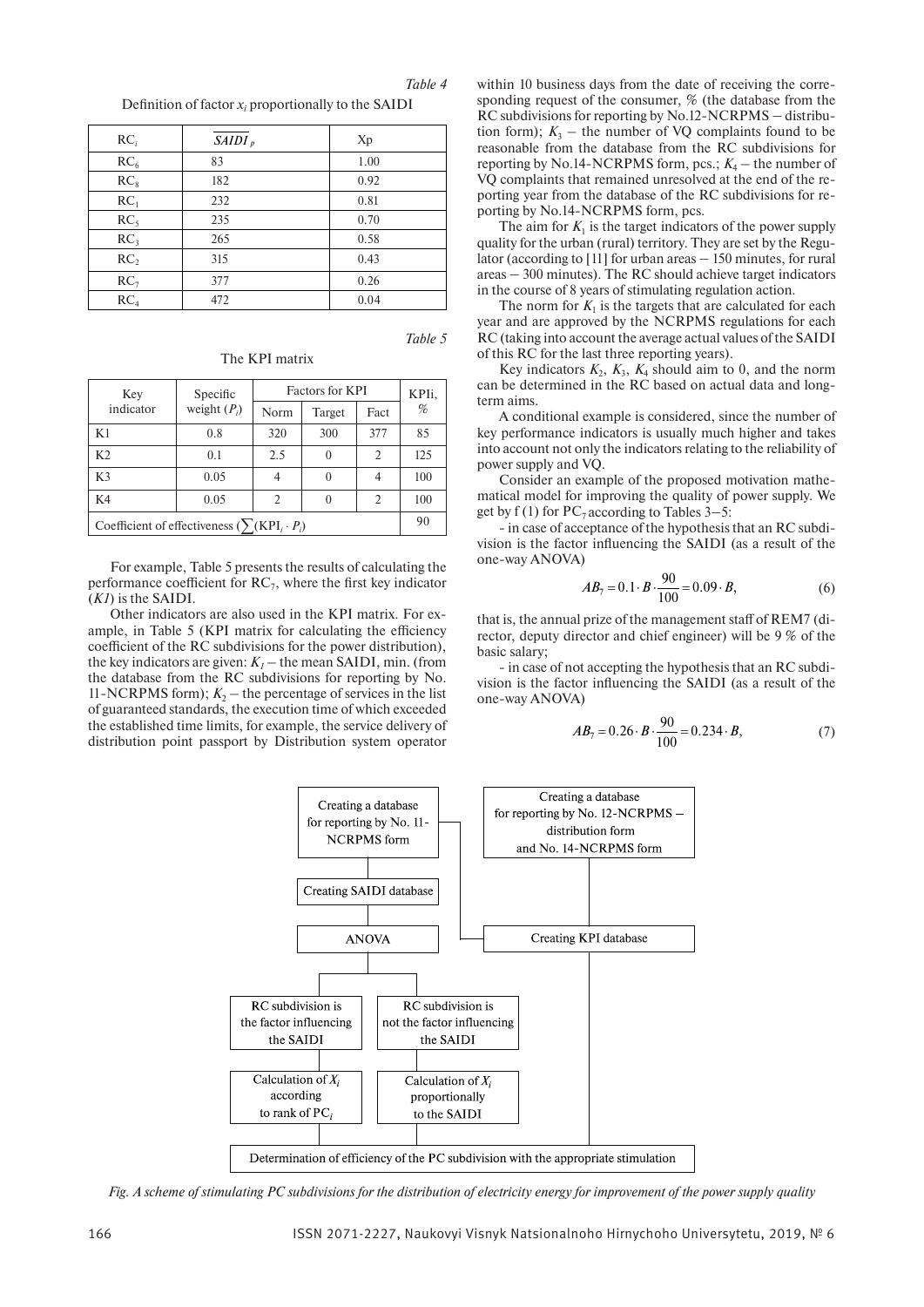that is, the annual prize of the management staff of REM7 (director, deputy director and chief engineer) will be 23.4 % of the basic salary.

As you can see, the practical application of the proposed motivation mathematical model can stimulate the РС to improve the quality of power supply. At the same time, if a subdivision of the PC is an influential factor for the quality of power supply, then the stimulation is more significant.

The proposed motivational mathematical model based on the one-way dispersion analysis is used in the improved scheme of stimulating of PC subdivisions for the distribution of electricity energy to improvement of the quality of power supply, is shown in Figure, where the ANOVA is an abbreviation created by the words Analysis Of Variance (dispersion analysis).

Data of reporting forms of PC subdivisions can be used as key indicators in the scheme of stimulation of RC subdivisions for distribution of power energy to improve the power supply quality (as one of the components of achieving the best performance), for example:

- No. 11-NCRPMS form (reliability indices: SAIDI, SAIFI, ENS etc.; completeness index, correctness index and accuracy index of reporting data);

- No. 12-NCRPMS-distribution form (percentage of services in the list of guaranteed standards, the execution time of which exceeded the established time; index of completeness of registration of services, etc.);

- No. 14-NCRPMS form (the number of complaints about VQ, acknowledged to be justified, pcs, the number of complaints about VQ, remaining unsolved at the end of the reporting year, etc.).

In order to achieve the strategic aim of improving the quality of power supply, in the RC for the transmission of electricity energy, the following key indicators that are included in the database for completing of No. 13-NCRPMS form can be used:

- ENS (Energy Not Supplied for users of the transmission system);

- AIT (Average Interruption Time).

In turn, the RC for the supply of power energy can use as a key indicator of the effectiveness of subdivisions performance indicators included in the database to fill No. 12-NCRPMSsupply form of reporting, in particular, the percentage of services in the list of guaranteed standards, the execution time of which exceeded the established time frame.

#### **Conclusions.**

1. The motivational mathematical model for improving the power supply quality is perfected by generalizing and clarifying the formulas to determine the incentive factor for achieving the best performance of the RC subdivisions for distribution of power supply *X*, by subdivision rating (in case of acceptance of the hypothesis that an RC subdivision is the factor influencing the SAIDI as a result of the one-way ANOVA).

2. The list of key indicators for the annual evaluation of the specialist's activity results in subdivisions of RC for distribution of power energy renewed taking into account the requirements of the latest regulatory documents.

3. The proposed motivational mathematical model for improving the power supply quality can be used in the incentive scheme for achievement of the best performance of the PC subdivisions for the power energy distribution in full or in part.

Only results of the one-way ANOVA of database can be used to determine the incentive factor for achieving the best performance of the RC subdivisions for distribution of power supply  $X_i$ . Or only the SAIDI can be used as KPI without application of the ANOVA.

4. The improved incentive scheme on the basis of the given mathematical model for maintaining or improving power supply quality can be realized both in the accessible interface, for example, Microsoft Excel, and in the automated control system of the distributive company.

5. The list of key indicators for the annual evaluation of the specialist's activity results in subdivisions of RC for transmission and supply of electricity energy is determined, which will contribute to the achievement of the strategic aim of improving the quality of power supply.

The ANOVA can be used to determine the RC subdivisions for the electrical energy transmission or power supply which influence the indicators of power supply quality.

### **References.**

**1.** CEER (2012). *5th CEER Benchmarking Report on the Quality of Electricity Supply – 2011*. Retrieved from [https://www.ceer.](https://www.ceer.eu/documents/104400/-/-/0f8a1aca-9139-9bd4-e1f5-cdbdf10c4609) [eu/documents/104400/-/-/0f8a1aca-9139-9bd4-e1f5-cd](https://www.ceer.eu/documents/104400/-/-/0f8a1aca-9139-9bd4-e1f5-cdbdf10c4609)[bdf10c4609](https://www.ceer.eu/documents/104400/-/-/0f8a1aca-9139-9bd4-e1f5-cdbdf10c4609).

**2.** CEER (2019). *6th CEER Benchmarking Report on the Quality of Electricity and Gas Supply – 2016*. Retrieved from [https://](https://www.ceer.eu/documents/104400/-/-/d064733a-9614-e320-a068-2086ed27be7f) [www.ceer.eu/documents/104400/-/-/d064733a-9614-e320](https://www.ceer.eu/documents/104400/-/-/d064733a-9614-e320-a068-2086ed27be7f)[a068-2086ed27be7f](https://www.ceer.eu/documents/104400/-/-/d064733a-9614-e320-a068-2086ed27be7f).

**3.** Tymchuk, S., & Miroshnyk, O. (2015). Assess electricity quality by means of fuzzy generalized index. *Easternt-European Journal of enterprise technologies*, *3/4*(75), 26-31. [https://](https://doi.org/10.15587/1729-4061.2015.42484) [doi.org/10.15587/1729-4061.2015.42484](https://doi.org/10.15587/1729-4061.2015.42484).

**4.** Legislation of Ukraine (2019). *Law of Ukraine "On the Electricity Market" (No. 2019-19 of April 13, 2017).* The Verkhovna Rada of Ukraine. Retrieved from [http://zakon2.rada.gov.ua/](http://zakon2.rada.gov.ua/laws/show/2019-19/page) [laws/show/2019-19/page](http://zakon2.rada.gov.ua/laws/show/2019-19/page).

**5.** Legislation of Ukraine (2018). *NCRPMS Resolution dated June 12, 2018, No. 375 "On Approval of the Procedure for Provision of Quality Standards for Power Supply and Compensation to Consumers for Non-Compliance".* The Verkhovna Rada of Ukraine. Retrieved from [https://zakon.rada.gov.ua/laws/](https://zakon.rada.gov.ua/laws/show/v0375874-18) [show/v0375874-18](https://zakon.rada.gov.ua/laws/show/v0375874-18).

**6.** Bertling, L., Allan, R., & Eriksson, R. (2005). A Reliability-Centered Asset Maintenance Method for Assessing the Impact of Maintenance in Power Distribution Systems. *IEEE Trans. Power Syst., 20*(1), 75-82. [https://doi.org/10.1109/TP-](https://doi.org/10.1109/TPWRS.2004.840433)[WRS.2004.840433](https://doi.org/10.1109/TPWRS.2004.840433).

**7.** Komada, P., Trunova, I., Miroshnyk, O., Savchenko, O., & Shchur, T. (2019). The incentive scheme for maintaining or improving power supply quality. *PRZEGLĄD ELEKTROTECH-NICZNY, 5,* 79-82. [https://doi.org/10.15199/48.2019.05.20.](https://doi.org/10.15199/48.2019.05.20)

**8.** Legislation of Ukraine (2018). *NCRPMS Resolution dated December 12, 2018, No. 374 "On Approval of Forms of Reporting Regarding Power Supply Quality Indicators and Instructions for their Filing"*. The Verkhovna Rada of Ukraine. Retrieved from [http://zakon.rada.gov.ua/laws/show/](http://zakon.rada.gov.ua/laws/show/v0374874-18) [v0374874-18.](http://zakon.rada.gov.ua/laws/show/v0374874-18)

**9.** Diez, David M., Barr, Christopher D., & Cetinkaya-Rundel, Mine (2017). *OpenIntro Statistics* (3rd ed.). OpenIntro. ISBN-13: 978-1943450039, ISBN-10: 194345003X.

**10.** *Methodical instructions for the accounting and analysis in the power systems of the technical state of distribution networks with voltage 0.38-20 kV with transmission air linesr: SOU-H MPE 40.1.20.576:2005*. Retrieved from [http://mpe.kmu.gov.ua/](http://mpe.kmu.gov.ua/minugol/control/publish/article?art_id=245088195) [minugol/control/publish/article?art\\_id=245088195.](http://mpe.kmu.gov.ua/minugol/control/publish/article?art_id=245088195)

**11.** Legislation of Ukraine (2013*). NCRPMS Resolution dated July 23, 2013 р. No. 1009 "On the establishment of regulatory parameters with a long-term validity, for the purposes of stimulating regulation"*. The Verkhovna Rada of Ukraine. Retrieved from [http://zakon0.rada.gov.ua/laws/show/z1266-13.](http://zakon0.rada.gov.ua/laws/show/z1266-13)

**12.** Kholiddinov, I. (2016). Electric Power Quality Analysis 6-10/0.4 kV Distribution Networks. *Energy and Power Engineering, 8*(6).<https://doi.org/10.4236/epe.2016.86025>.

### **Удосконалення мотиваційної моделі покращення якості електропостачання з використанням однофакторного дисперсійного аналізу**

*І.М.Трунова, О.О.Мірошник, О.А.Савченко, О.М. Мороз*